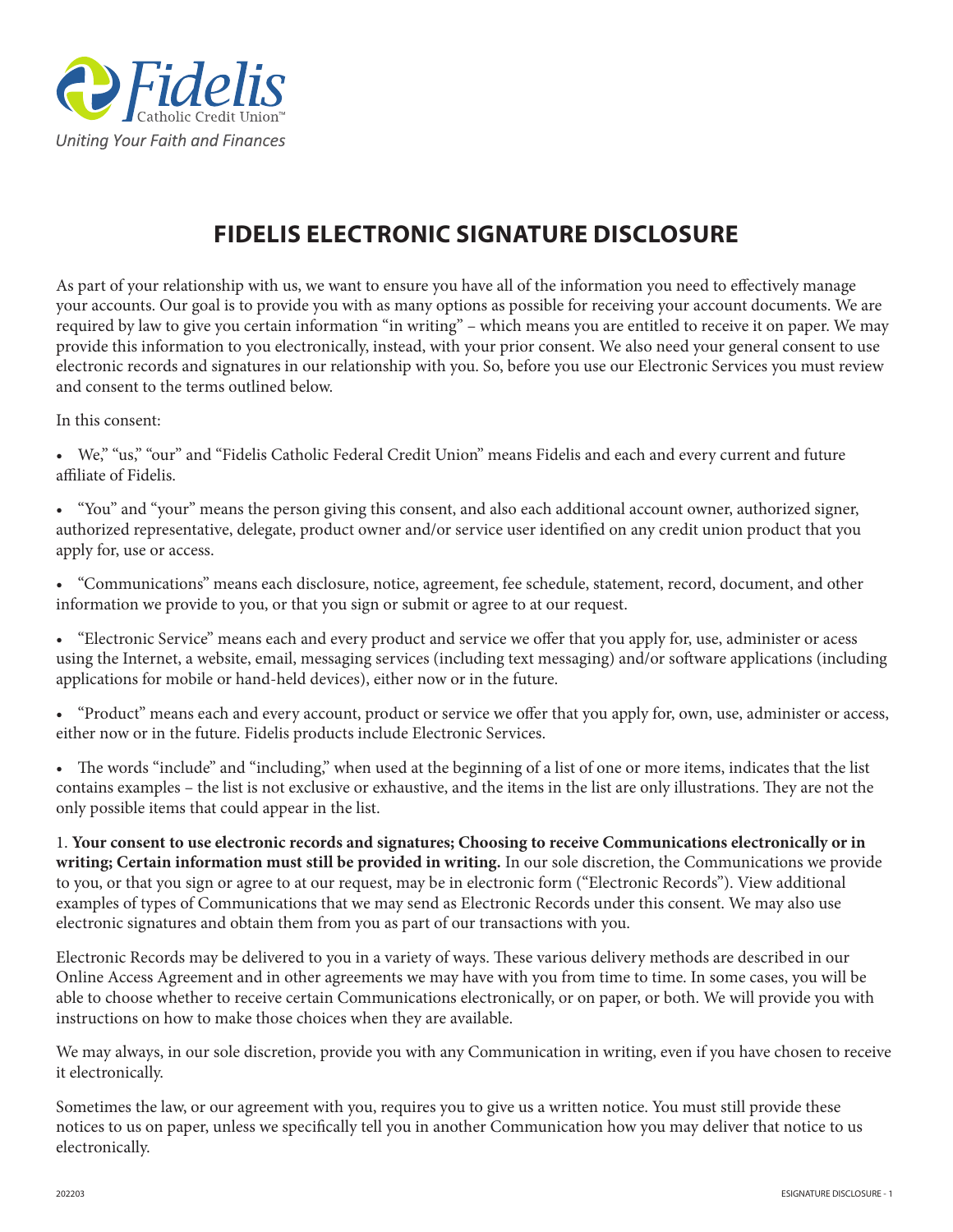There are certain Communications that by law we are not permitted to deliver to you electronically, even with your consent. So long as required by law, we will continue to deliver those Communications to you in writing. However, if the law changes in the future and permits any of those Communications to be delivered as Electronic Records, this consent will automatically cover those Communications as well.

We will continue to provide your tax statements on paper unless you separately elect to receive them electronically (if available).

2. **Your option to receive paper copies.** If we provide Electronic Records to you, and you want a paper copy, you may contact the appropriate member service unit and request a paper version. You will find the appropriate contact information in the account statement or agreement for the Fidelis product related to the Electronic Record. You may have to pay a fee for the paper copy unless charging a fee is prohibited by applicable law. Please refer to the applicable agreement for any fee that may apply for paper copies.

3. **Your consent covers all Fidelis products; Privacy Policies.** Your consent covers all Communications relating to any product. Your consent remains in effect until you give us notice that you are withdrawing it.

From time to time, you may seek to obtain a new product from us. When you do, we may remind you that you have already given us your consent to use Electronic Records and signatures. If you decide not to use Electronic Records and signatures in connection with the new product or service, your decision does not mean you have withdrawn this consent.

You agree that we may satisfy our obligation to provide you with an annual copy of our Privacy Policy by keeping it available for review on www.nufcu.com, or, with prior notice to you, on another website where we offer Electronic Services..

## 4. **You may withdraw your consent at any time; Consequences of withdrawing consent; How to give notice of withdrawal.** You have the right to withdraw your consent at any time.

Your withdrawal of consent will become effective after we have had a reasonable opportunity to act upon it.

If you are receiving online account statements, the termination will cause paper statements to be mailed to you via the U.S. Postal Service or other courier.

To withdraw your consent:

• You may contact us in writing at 6320 Wadsworth Blvd., Arvada, CO 80003 or call us at (303) 424-5037.

5. **You must keep your email or electronic address current with us.** You must promptly notify us of any change in your email or other electronic address. You may change the email address on record for you by contacting us using the above contact information.

6. **Hardware and software you will need.** To receive Electronic Records, you must have access to:

- A Current Version (defined below) of an Internet browser we support,
- A connection to the Internet,
- A Current Version of a program that accurately reads and displays PDF files (such as Adobe Acrobat Reader), and
- A computer and an operating system capable of supporting all of the above. You will also need a printer if you wish to print out and retain records on paper, and electronic storage if you wish to retain records in electronic form.

You must also have an active email address.

In some cases, you may also need a specific brand or type of device that can support a particular software application, including an application intended for particular mobile or handheld devices.

By "Current Version," we mean a version of the software that is currently being supported by its publisher. From time to time, we may offer services or features that require that your Internet browser be configured in a particular way, such as permitting the use of JavaScript or cookies. If we detect that your Internet browser is not properly configured, we will provide you with a notice and advice on how to update your configuration.